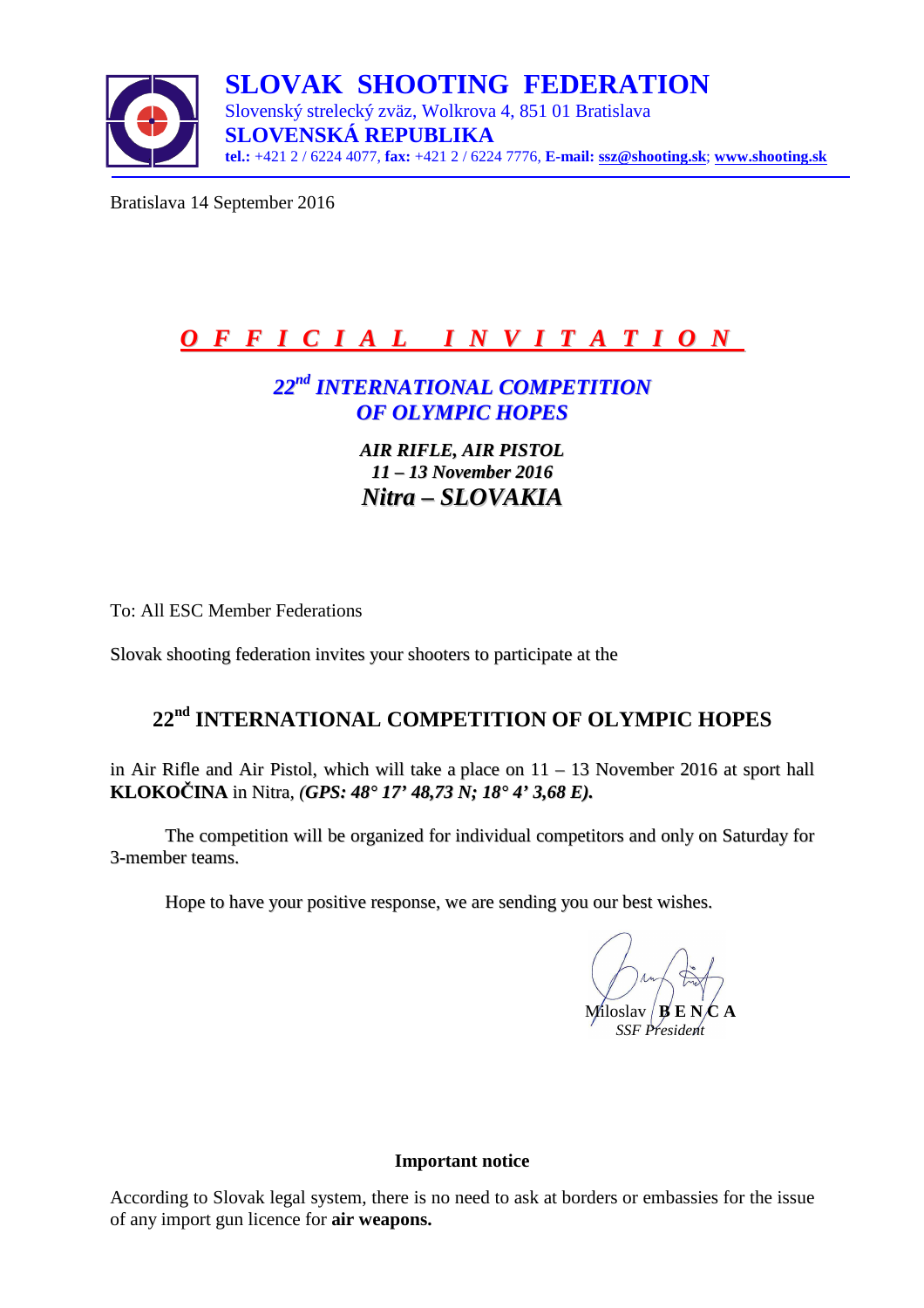## *22 nd INTERNATIONAL COMPETITION OF OLYMPIC HOPES*

## *AIR RIFLE, AIR PISTOL 11 – 13 November 2016 Nitra – SLOVAKIA* **PRELIMINARY PROGRAM**

| Category: | <i>Saturday</i>    |                                            | Sunday                                                       |
|-----------|--------------------|--------------------------------------------|--------------------------------------------------------------|
|           | junior men $-$ Jm  | $(19, 20 \text{ year} - 60 \text{ shots})$ | junior men $(common category)$ junior men + kadet men)       |
|           | kadet men – Km     | $(17, 18 \text{ year} - 60 \text{ shots})$ | junior women $(common category)$ junior women + kadet women) |
|           | young men $-$ Ym   | $(under 17 year - 40 shots)$               | <b>YOUNG</b> (common category young men + young women)       |
|           | junior women $-Jw$ | $(19, 20 \text{ year} - 40 \text{ shots})$ |                                                              |
|           | kadet women – Kw   | $(17, 18 \text{ year} - 40 \text{ shots})$ |                                                              |
|           | young women $-$ Yw | $(under 17 year - 40 shots)$               |                                                              |

## **Entry Fee: 30**  $\in$  **per shooter**(*the price is for both competition days*)

| Friday | Training Air Rifle, Air Pistol                      | $13,30 - 16,30$ |
|--------|-----------------------------------------------------|-----------------|
|        | 11. 11. 2016 Technical meeting – Final Firing Range | 16,15           |
|        | Opening ceremony                                    | 16,30           |

|                 | <b>Competition day</b>          | - Cena primátora mesta Nitra                      |                         |                                 |                         |
|-----------------|---------------------------------|---------------------------------------------------|-------------------------|---------------------------------|-------------------------|
| Day             | <b>Discipline</b>               | Category                                          | Athletes to<br>the line | The preparation<br>and sighting | Start of<br>competition |
| <b>Saturday</b> | $AR 40 + AP 40$                 | Jw, Kw, Yw, Ym                                    | 8:30                    | 8:45                            | 9:00                    |
|                 | 12. 11. 2016 AR $60 + AP 40$    | $Jm$ , Km, $+Jw$ , Kw, Yw, Ym                     | 10:15                   | 10:30                           | 10:45                   |
|                 | $AR 60 + AP 60$                 | Jm, Km                                            | 12:30                   | 12:45                           | 13:00                   |
| <b>FINAL</b>    | Air rifle 40                    | kadet women                                       |                         | 10:45                           | 11:15                   |
|                 | Air rifle 40                    | <i>junior</i> women                               |                         | 11:45                           | 12:15                   |
|                 | Air pistol 40                   | kadet women                                       |                         | 12:45                           | 13:15                   |
|                 | Air pistol 40                   | <i>junior</i> women                               |                         | 13:45                           | 14:15                   |
|                 | Air pistol 60                   | kadet men                                         |                         | 14:45                           | 14:15                   |
|                 | Air pistol 60                   | <i>junior</i> men                                 |                         | 15:45                           | 15:15                   |
|                 | Air rifle 60                    | kadet men                                         |                         | 16:45                           | 16:15                   |
|                 | Air rifle 60                    | <i>junior</i> men                                 |                         | 17:45                           | 18:15                   |
|                 | <b>Competition day</b>          | – Cena prezidenta SSZ                             |                         |                                 |                         |
| Day             | <b>Discipline</b>               | Category                                          | Athletes to<br>the line | The preparation<br>and sighting | Start of<br>competition |
| <b>Sunday</b>   | $AP 40 + AR 40$                 | $Jw, Y(w+m)$                                      | 8:00                    | 8:15                            | 8:30                    |
| 13.11.2016      | <b>AWARD</b><br><b>CEREMONY</b> | For Teams and young categories (Saturday Results) |                         |                                 | 10:15                   |
|                 | $AP 60 + AR 40$                 | $Jm + Jw$                                         | 11:00                   | 11:15                           | 11:30                   |

|              | AN VV         |
|--------------|---------------|
| <b>FINAL</b> | Air pistol 40 |
|              | Air pistol 60 |
|              | Air rifle 40  |

|              | 13. 11. 2016 <b>AWARD</b><br><b>CEREMONY</b> | For Teams and young categories (Saturday Results)                                                  |       |       |       |
|--------------|----------------------------------------------|----------------------------------------------------------------------------------------------------|-------|-------|-------|
|              | $AP 60 + AR 40$                              | $Jm + Jw$                                                                                          | 11:00 | 11:15 | 11:30 |
|              | AR 60                                        | Jm                                                                                                 | 13:30 | 13:45 | 14:00 |
| <b>FINAL</b> | Air pistol 40<br>Air pistol 60               | <i>junior women</i> (common category $Jw + Kw$ )<br><i>junior men</i> (common category $Jm + Km$ ) |       | 11:00 | 11:30 |
|              | Air rifle 40<br>Air rifle 60                 | <i>junior women</i> (common category $Jw + Kw$ )<br><i>junior men</i> (common category $Jm + Km$ ) |       |       |       |

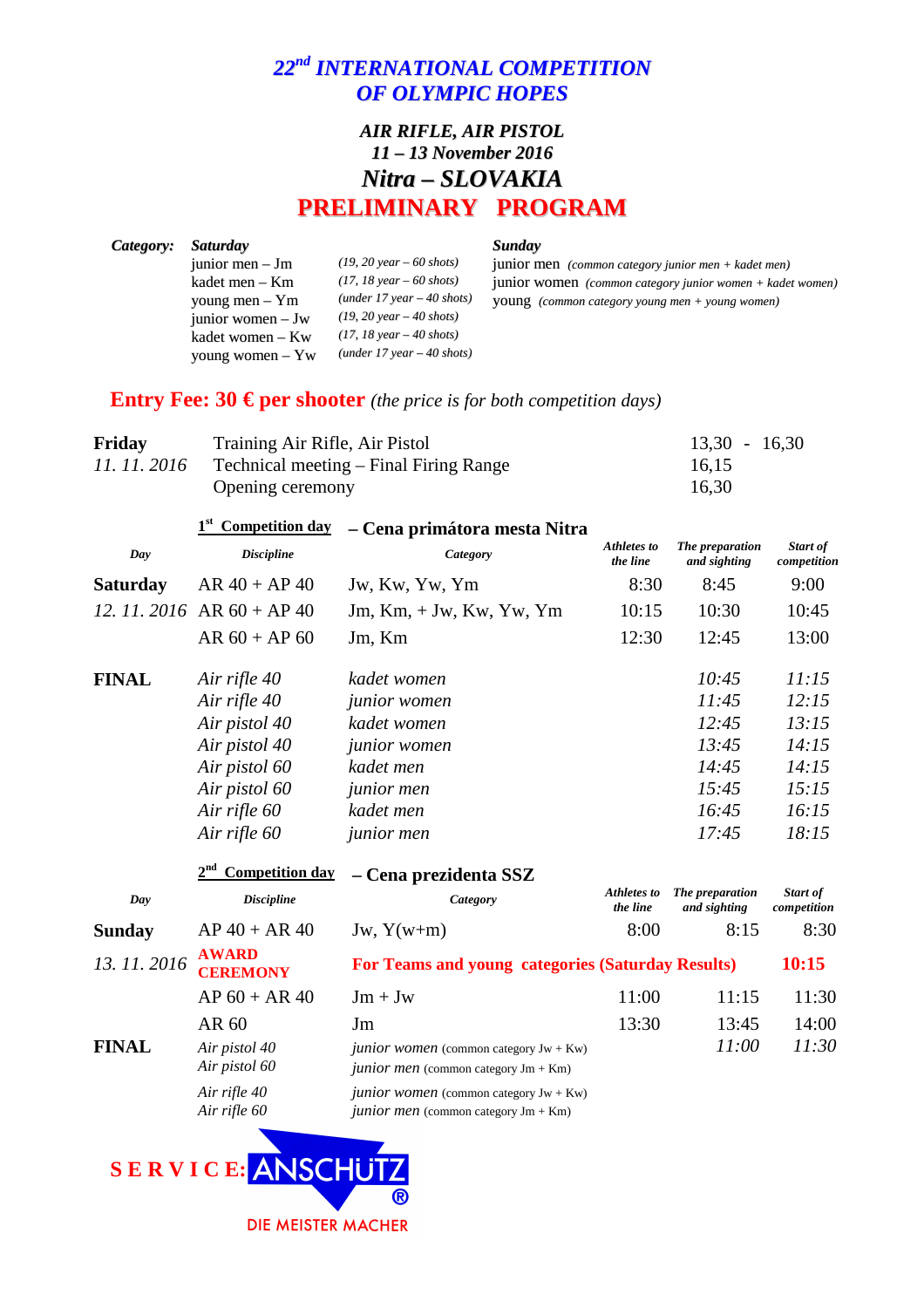*22 nd INTERNATIONAL COMPETITION OF OLYMPIC HOPES AIR RIFLE, AIR PISTOL 11. – 13. November 2016*

*Nitra – SLOVAKIA*

## **HOTEL INFORMATION**

#### **Hotel ZOBOR**

Tel: +421-37-6525 381-3 Fax. +421-37-6525 060 *recepcia@hotelzobor.sk* www.hotelzobor.sk

#### **Hotel ATRIUM**

Tel: +421-37-6523 790 *penzion-atrium@stonine.sk* www.hotelatriumnitra.sk

## **Hotel AGROINŠTITÚT**

Tel: +421-37-7910 111 Fax: +421-37-7910 132 *sekretariat@agroinstitut.sk* www.agroinstitut.sk

## **ABC Hotel**

Tel: +421-37-6580 658 *recepcia@abchotel.sk* www.abchotel.sk

#### **Penzión LUX**

Tel: +421-37- 6923 111 Fax: +421-37- 6923 110 www.luxpenzion.sk

*Slovak shooting federation doesn´t secure the accommodation, federations have to make a hotel reservation for their teams by calling or faxing the order directly to hotel.*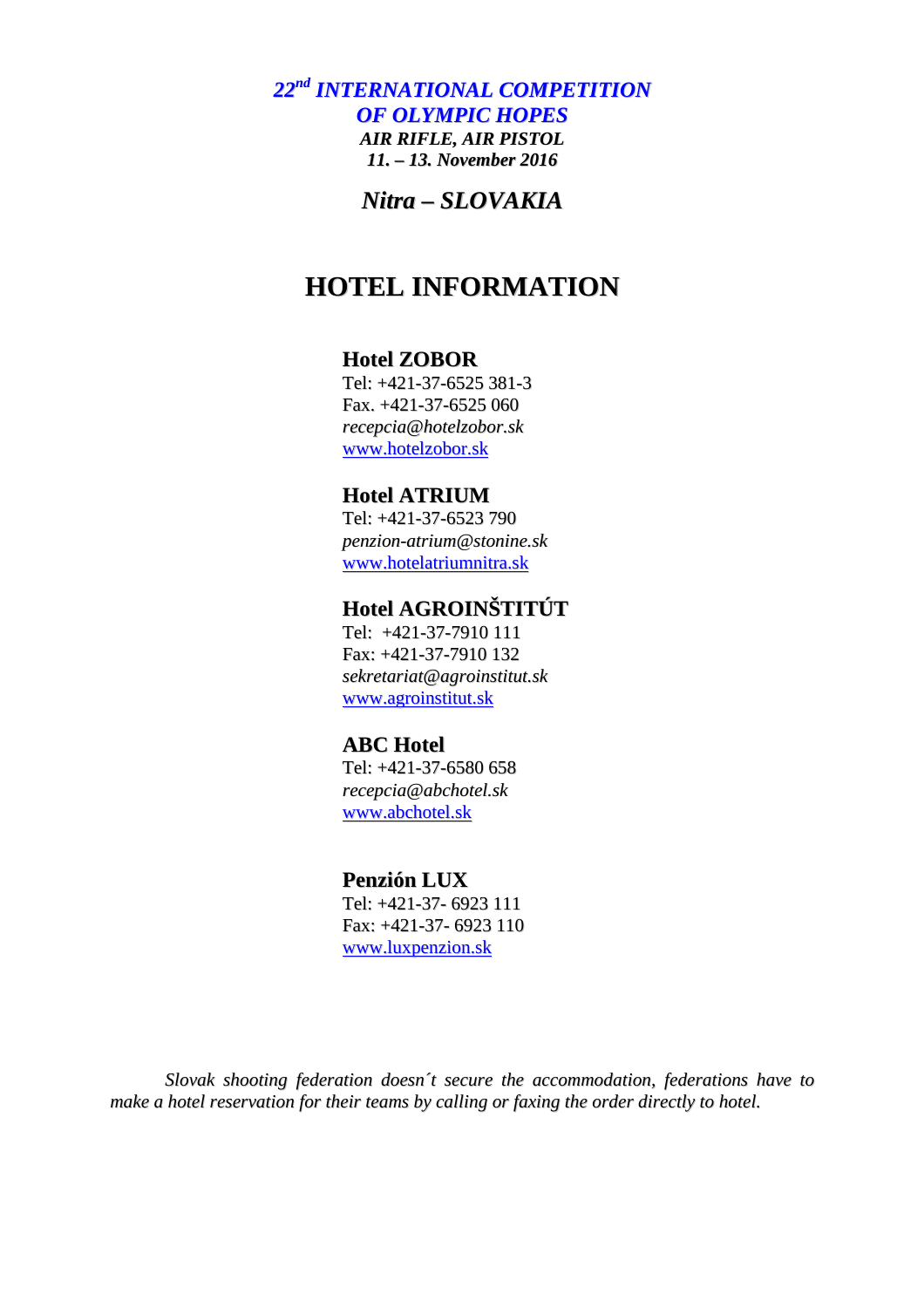#### *SLOVAK SHOOTING FEDERATION*

*Wolkrova 4, 851 01 Bratislava, Slovakia Tel.:* +421 – 2 – 6224 4077 *Fax:* +421 – 2 – 6224 7776 *Internet:* www.shooting.sk *E-mail:* ssz@shooting.sk

### *22 nd INTERNATIONAL COMPETITION OF OLYMPIC HOPES AIR RIFLE, AIR PISTOL 11 – 13 November 2016*

## *Nitra – SLOVAKIA*

## **PRELIMINARY ENTRY FORM**

*please return no later than 20 October 2016*

| <b>Federation or Association</b> |  |
|----------------------------------|--|
| Address                          |  |
| Contact person                   |  |
| Telephone                        |  |
| E-mail                           |  |
| Date of arrival                  |  |
| Date of departure                |  |

| Category                                 | Air rifle | Air pistol | <b>Total</b> |  |
|------------------------------------------|-----------|------------|--------------|--|
| Junior men (19, 20 year / 1996, 1997)    | Jm        |            |              |  |
| Kadet men (17, 18 year / 1998, 1999)     | Km        |            |              |  |
| Young men (under $17$ year / 2000, )     | Ym        |            |              |  |
| Junior women (19, 20 year / 1996, 1997)  | Jw        |            |              |  |
| Kadet women (17, 18 year / 1998, 1999)   | Kw        |            |              |  |
| Young women (under $17$ year $/$ 2000, ) | Yw        |            |              |  |

#### *Delegation:*

| Date  |
|-------|
| Signe |
|       |

*Total Signature*